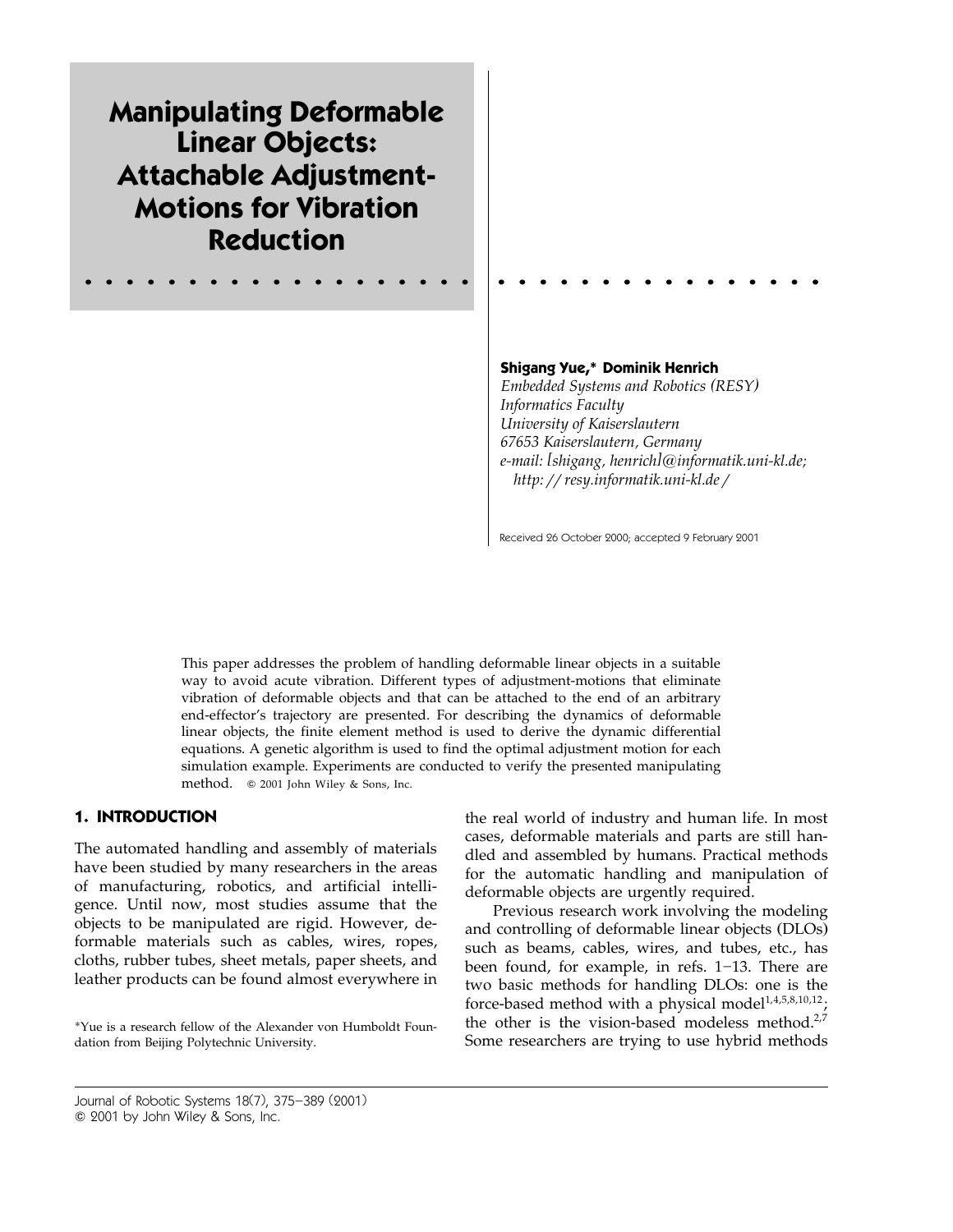(i.e., force and vision sensors or other sensors) to cope with linear deformable materials.<sup>3,6</sup> On the other hand, Zheng et al.<sup>13</sup> derived strategies to insert a flexible beam into a hole without sensors, while Hirai et al.<sup>9,11</sup> presented a human skillful transplantation method. However, the above methods are specialized and confined to limited applications.

When a robot executes a manipulation task, its motion can be divided into several motion primitives, each of which has a particular target state to be achieved in the task context. These primitives are called ''skills.'' An adequately defined skill can have generality to be applied to various similar tasks. Until now, most of the research work on skill-based manipulation deals with rigid objects. 14,15

Skill-based manipulation for handling deformable linear materials has been touched upon recently. For example, Henrich et al.<sup>16</sup> analyzed the contact states and point contacts of DLOs with regard to manipulation skills, Abegg et al. <sup>17</sup> studied the contact state transitions based on force and vision sensors and Remde et al. <sup>18</sup> discussed the problem of picking up DLOs by experimentation.

However, the effects of dynamic vibration were not taken into account in the skill-related work described above. The dynamic effects of deformable objects cannot be neglected, especially when the objects are moved quickly by a robot arm. As shown in Fig. 1, the uncertainty resulting from oscillation may cause failure in the insert-into-hole operation. Therefore, the vibration caused by inertia should be depressed during the motion or eliminated as soon as possible after the motion.

Vibration reduction of flexible structures has been a topic for many researchers, and the previous works were reviewed by Chen and Zheng.<sup>19</sup> They also presented a passive approach based on an



Figure 1. The quick operation causes uncertainty and failure.

open-loop concept for vibration-free handling of deformable beams; similar ideas can be found in refs. 20 and 21; which deal only with rigid bodies. However, application of the method presented by ref. 19 is limited due to its stable start condition and a relatively simple trajectory. In considering the complex manipulations involved in practical situations, such as avoiding obstacles, picking up, and insertinto-hole, the stable start condition cannot be satisfied easily.

In this article, we present attachable adjustment-motion at the end of an arbitrary trajectory of the end-effector. This attachable adjustment-motion can be treated as one of the vibration-free manipulation skills. Vibration caused during the arbitrary previous trajectory can be reduced during the attached adjustment-motion. Our approach also uses an open-loop concept. The suitable adjustment motion can be found by applying optimization methods. Additionally, the adjustment-motion is chosen to be as simple as possible, so that it may be easily utilized.

The rest of this paper consists of five parts. First, a finite element model for describing the dynamics of deformable linear objects is presented, wherein gravity is also taken into account. Second, the adjustment-motion is specified. Third, a method that uses genetic algorithms for generating the adjustment-motion is given. Then, several cases based on the model and method are presented. Finally, an experiment is conducted to verify the manipulating method.

# **2. DYNAMIC MODELING OF DLOs**

The dynamic behavior of DLOs varies and depends upon the type of material involved; for example, cables are different from rubber bars. Furthermore, the behavior also depends on the length of the DLOs. <sup>16</sup> Finite element methods will be used in this paper to describe the dynamics of deformable linear objects. Only the elastic deformation of DLOs is considered; plastic deformation will be disregarded.

Figure 2 shows a generalized deformable element used here with eight parameters. The transverse deflections of the element are modeled by a quintic polynomial and the longitudinal deflections are assumed to be a linear polynomial.<sup>22,23</sup> The coordinates of the element are assembled in a vector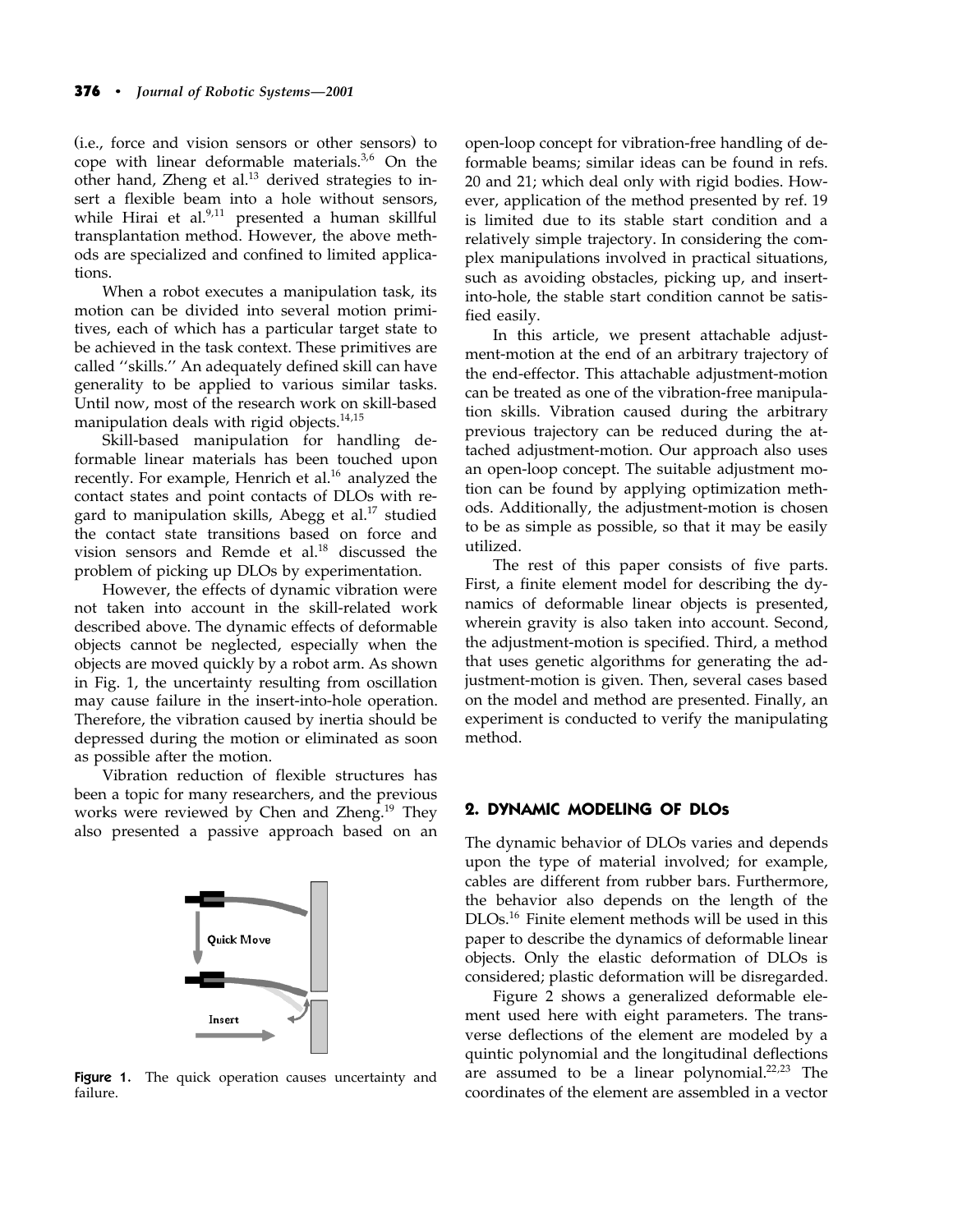

Figure 2. Parameters of a generalized element.

form as

$$
\vec{\phi}_e = (\phi_1 \ \phi_2 \ \cdots \ \phi_8)^T \tag{1}
$$

where  $\phi_1$  and  $\phi_5$  are the axial displacements along the *x* axis,  $\phi_2$  and  $\phi_6$  are the transverse displacements along the *y* axis,  $\phi_3$  and  $\phi_7$  are the rotary displacements about the *z* axis, and  $\phi_4$  and  $\phi_8$  are the curvature displacements in the *xy* plane.

The longitudinal deformation  $D_{xe}$  and the transverse deformation  $D_{ye}$  at an arbitrary point  $p$ on the axis of an element can be expressed as follows,

$$
D_{xe} = \overrightarrow{\phi_e^T} \overrightarrow{D}_x \tag{2}
$$

$$
D_{ye} = \vec{\phi}_e^T \vec{D}_y \tag{3}
$$

where  $D_x$  and  $D_y$  are the vectors of the interpolation polynomials and can be found in the Appendix.

Before the dynamic equation can be obtained, it is necessary to derive the kinetic and potential energy of the element.

The velocity at point *p* is given by

$$
\vec{V}_p = \begin{bmatrix} \vec{i} & \vec{j} \end{bmatrix} \begin{bmatrix} V_{ax} - \dot{q}D_{ye} + \dot{D}_{xe} \\ V_{ay} + \dot{q}(x + D_{xe}) + \dot{D}_{ye} \end{bmatrix}
$$
(4)

where  $\vec{i}$  and  $\vec{j}$  are the unit vectors of the floating coordinate system with *x* and *y* as axis and point *a* as origin, and  $V_{ax}$  and  $V_{ay}$  are the projections of velocity at point *a* on the *x* and *y* axis, respectively.

The kinetic energy of a DLO element can be expressed as

$$
T = \frac{1}{2} \int_0^L \lambda \vec{V}_p^2 dx \tag{5}
$$

where  $\lambda$  is the mass of unit length, and *L* is the

length of the element. Substitution of Eqs. (2) and  $(3)$  into Eq.  $(4)$  and then substitution of Eq.  $(4)$  into Eq. (5) with subsequent rearrangement yields

$$
T = \frac{1}{2}\lambda \left( V_{ax}^2 L + V_{ay}^2 L + \frac{1}{3}\dot{q}^2 L^3 + V_{ay}\dot{q}L^2 \right) + \frac{1}{2}\lambda \dot{q}^2 \frac{IL}{A}
$$
  
+ 
$$
\frac{1}{2}\dot{q}^2 \overrightarrow{\phi_e}^T [m] \overrightarrow{\phi_e} + \frac{1}{2}\dot{\overrightarrow{\phi_e}}^T [m^+]\overrightarrow{\phi_e} + \dot{q}\dot{\overrightarrow{\phi_e}}^T [B] \overrightarrow{\phi_e}
$$
  
+ 
$$
\overrightarrow{\phi_e}^T \{y^+\} + \dot{\overrightarrow{\phi_e}}^T \{x^+\} + \dot{q}\dot{\overrightarrow{\phi_e}}^T \{z^+\}
$$
(6)

where

$$
[m^+] = [m] + [m_z]
$$
 (7)

$$
[m] = \lambda \int_0^L \left( \overrightarrow{D}_y \overrightarrow{D}_y^T + \overrightarrow{D}_x \overrightarrow{D}_x^T \right) dx \tag{8}
$$

$$
[B] = 2\lambda \int_0^L \left(\vec{D}_y \,\vec{D}_x^T\right) dx \tag{9}
$$

$$
[m_z] = \frac{\lambda}{A} \int_0^L \left(\frac{\partial \vec{D_y}}{\partial x}\right) \left(\frac{\partial \vec{D_y}^T}{\partial x}\right) dx \tag{10}
$$

$$
\{y^+\} = \lambda \int_0^L \left(\dot{q}^2 x \vec{D}_x + V_{ay} \dot{q} \vec{D}_x - V_{ax} \dot{q} \vec{D}_y\right) dx \tag{11}
$$

$$
\{x^+\} = \lambda \int_0^L \left( \dot{q}y \overrightarrow{D}_y + V_{ay} \overrightarrow{D}_y + V_{ax} \overrightarrow{D}_x \right) dx \quad (12)
$$

$$
\left[z^{+}\right] = \frac{\lambda}{A} \int_{0}^{L} \left(\frac{\partial \vec{D}_{y}}{\partial x}\right) dx
$$
 (13)

The potential energy of an element is the sum of the strain energy and the energy due to gravity,

$$
E_p = \frac{1}{2} \int_0^L \left\{ EI \left( \frac{\partial^2 D_{ye}}{\partial x^2} \right)^2 + \frac{(EI)^2}{GA^*} \left( \frac{\partial^3 D_{ye}}{\partial x^3} \right)^2 + EA \left( \frac{\partial D_{xe}}{\partial x} \right)^2 \right\} dx + \lambda g \left\{ r_{ay} + \frac{1}{2} L \sin q_i + \int_0^L (D_{ye} \cos q_i + D_{xe} \sin q_i) dx \right\}
$$
 (14)

where  $r_{av}$  is the geometric projection of  $r_a$  (Fig. 3),  $r_a$  is a vector extending from the global frame to the beam fixed frame, *E* and *G* represent the elastic and shear modulus, respectively, *A*\* is the shear crosssectional area, and  $g$  is the gravitational acceleration vector. With substitution of Eqs.  $(2)$  and  $(3)$  into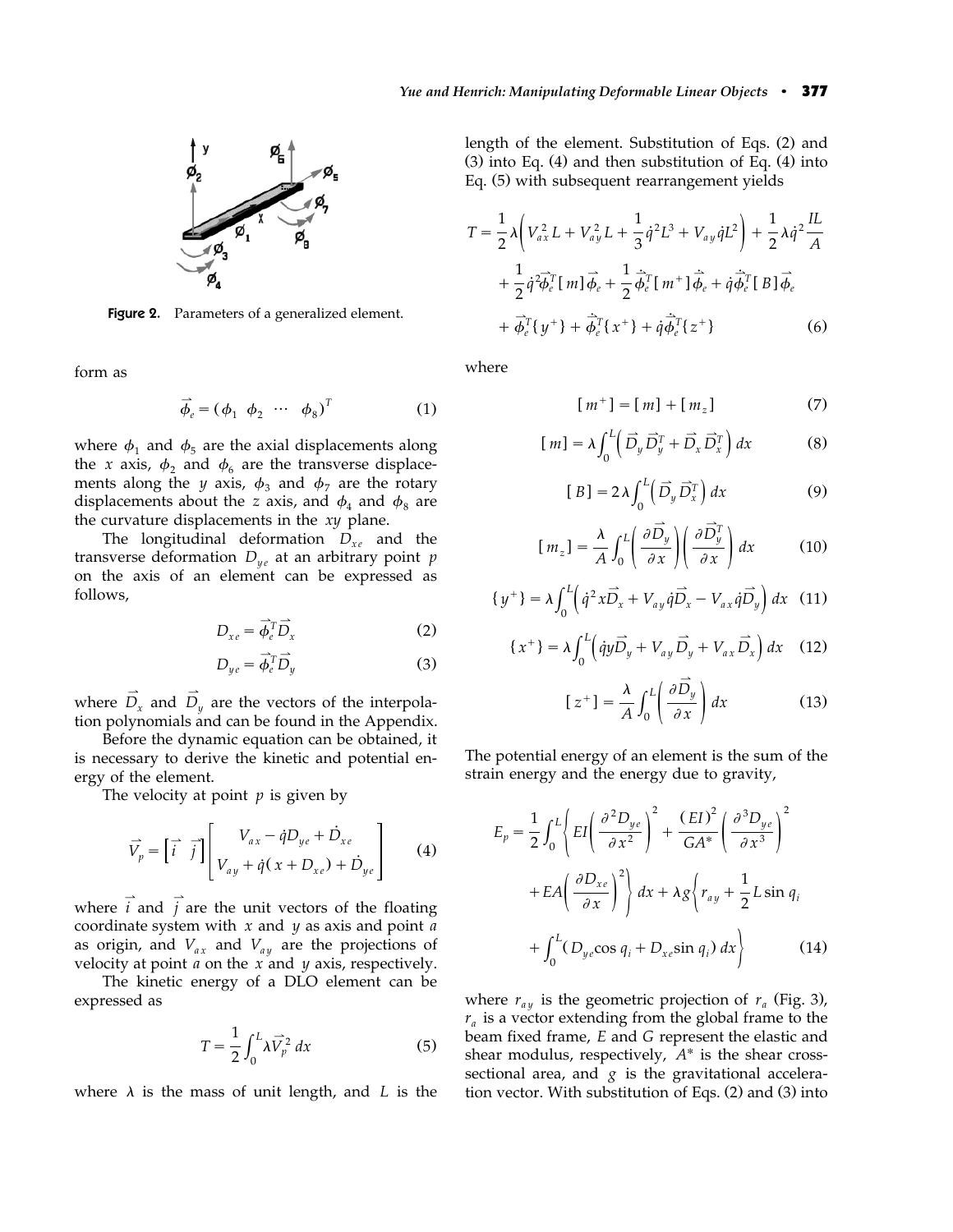

**Figure 3.** The deformation of a DLO element.

Eq.  $(14)$ , then

$$
E_p = \frac{1}{2} \vec{\phi}_e^T [K] \vec{\phi}_e
$$
  
+  $\lambda g \left\{ r_{ay} + \frac{1}{2} L \sin q_i$   
+  $\int_0^L \vec{\phi}_e^T (\vec{D}_y \cos q_i + \vec{D}_x \sin q_i) dx \right\}$  (15)

The Lagrange equation for a DLO element is expressed as

$$
\frac{d}{dt}\left(\frac{\partial E_k}{\partial \dot{\vec{\phi}}_{e}}\right) - \frac{\partial E_k}{\partial \vec{\phi}_{e}} + \frac{\partial E_p}{\partial \vec{\phi}_{e}} = \vec{q}_{e} + \vec{f} \tag{16}
$$

Substituting Eqs.  $(6)$  and  $(15)$  into Eq.  $(16)$  and rearranging into a compact form gives

$$
[m_e]\ddot{\vec{\phi}}_e + [c_e]\dot{\vec{\phi}}_e + [k_e]\vec{\phi}_e = \vec{p}_e + \vec{f}_e \qquad (17)
$$

where

$$
[m_e] = [m] + [m_z]
$$
 (18)

$$
[c_e] = 2\dot{q}[B] \tag{19}
$$

$$
[k_e] = \dot{q}[B] - \dot{q}^2[m] + [k] \tag{20}
$$

$$
\vec{p}_e = \vec{y}^+ - \vec{x}^+ - \vec{z}^+ - \vec{m}_g \tag{21}
$$

$$
\vec{m}_g = \lambda g \int_0^L \left( \vec{D}_y \cos q_i + \vec{D}_x \sin q_i \right) dx \qquad (22)
$$

and  $\vec{f}_e$  is the external force given by the adjacent element.

It is evident that the damping matrix here is only determined by the symmetric mass matrix and the element's angular velocity. However, the damping effects vary for different DLOs; therefore the damping matrix of the element should be modified to deal with different DLOs. The following equations are introduced:

$$
[c_e]' = [c_e] + [c]_m \tag{23}
$$

where  $[c]_m$  is the modifying matrix which can be obtained as

$$
[c]_m = \xi[m_e] \begin{bmatrix} \ddots & & & 0 \\ & \sqrt{k_{ii}/m_{ii}} & & \\ 0 & & \ddots & \\ 0 & & & \ddots \end{bmatrix}_{8 \times 8}
$$
 (24)

where  $\xi$  is the damping coefficient, which can be determined by estimation or experiment, and *kii* and  $m_{ii}$  are the diagonal elements of  $\left[k_{\rho}\right]$  and  $\left[m_{\rho}\right]$ , respectively. Based on Eqs.  $(23)$  and  $(24)$ , we have modified the elemental dynamic equation

$$
[m_e]\ddot{\vec{\phi}}_e + [c_e]'\dot{\vec{\phi}}_e + [k_e]\vec{\phi}_e = \vec{p}_e + \vec{f}_e \qquad (25)
$$

The elemental dynamic equations can be assembled into a dynamic system and expressed in terms of global variables:

$$
[M]_s\{\ddot{\Phi}\} + [C]_s\{\dot{\Phi}\} + [K]_s\{\Phi\} = \{P\}_s \quad (26)
$$

where  $[M]_{s}$ ,  $[C]_{s}$ , and  $[K]_{s}$  are, respectively, the mass, damping, and stiffness matrix of the system and  $\{P\}$  is the load vector of the system.

The quasistatic equation, which only describes the stable deformations, can be obtained as

$$
[K]_s\{\Phi\} = \{P\}_s \tag{27}
$$

## **3. ADJUSTMENT-MOTION OF END-EFFECTOR**

In a normal motion, DLOs go through an acceleration, constant velocity, and deceleration mode. Both acceleration and deceleration will cause vibration of DLOs. To avoid the vibration, a special trajectory can be designed. Most previous research involved attempts to damp the vibration during the complete trajectory. 19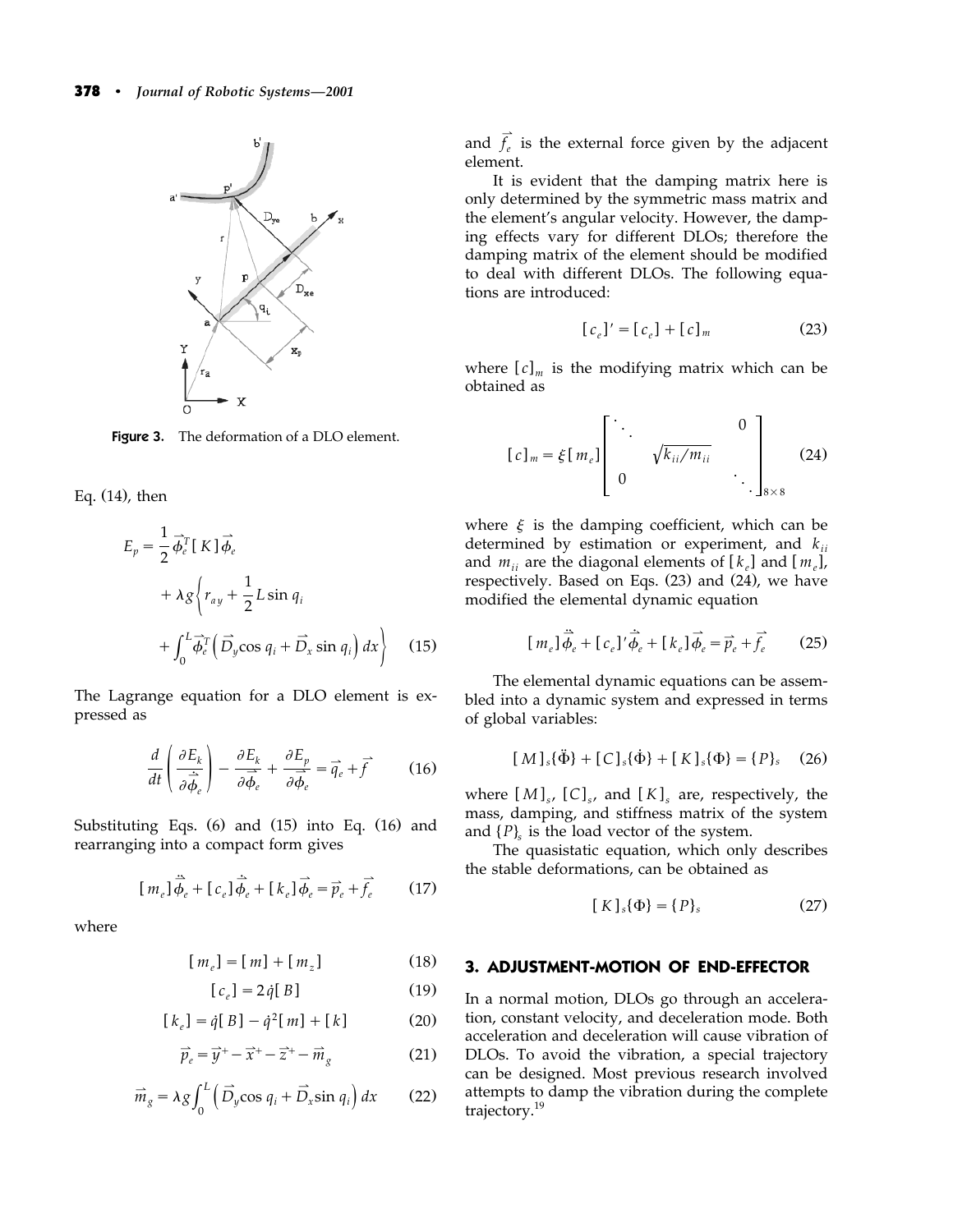With regard to manipulation, only the vibration which could result in the failure of the next operation should be eliminated. Most important of all, the method used to eliminate vibration should be applicable in similar cases without necessitating major changes. Based on the above requirements, we present attachable adjustment-motions that can be conducted at the end of any arbitrary trajectory to damp the vibration caused by this previous motion. Adjustment-motion here refers to a kind of agile motion with limited scope.

### **3.1. Adjustment-Motion Classification**

The attachable adjustment-motions can be divided into two different groups according to their motion styles. One is translation-adjustment-motion (TAMo) and another one is rotation-adjustment-motion (RAMo). The adjustment-motions can also be classified either as one-way adjustment-motion or twoway adjustment-motion. The different kinds of adjustment-motions presented in this article can be found in Table I.

#### **3.2. One-Way Adjustment-Motion**

A one-way RAMo is presented as an example to describe adjustment-motions in detail. As shown in Fig. 4, the adjustment-motion moves along a circle which assumes the nominal endpoint of the DLO as its center and the length of the DLO as its radius. The adjustment-motion starts from the last nominal

Table I. Classification of adjustment-motions.





Figure 4. An one-way RAMo.

position of the previous arbitrary trajectory and ends at a certain point of the circle.

The profile of the one-way RAMo can be written as

$$
x = L\cos\theta + x_{ed} \tag{28}
$$

$$
y = L\sin\theta + y_{ed} \tag{29}
$$

where  $x_{ed}$  and  $y_{ed}$  describe the nominal position of the endpoint  $p_e(x_{ed}, y_{ed})$  of the DLO. This point also acts as the center of the adjustment motion, and

$$
\theta = \omega t \tag{30}
$$

where  $\omega$  is the constant angular velocity of the DLO during the adjustment.

By using this adjustment motion (Fig.  $5$ ), the DLO will be accelerated from rest to a velocity  $\omega$ . Then it is moved at this constant velocity for a certain period  $t_a$ . Deceleration is performed after this period to stop the adjustment motion.

There is a delay time between the previous arbitrary end-effector's trajectory and adjustmentmotion, as shown in Fig. 5. The delay is useful in enabling the adjustment to take advantage of inertia. The optimal delay time can be determined by optimization methods. It should be noted that the



Figure 5. Scheme of an one-way RAMo.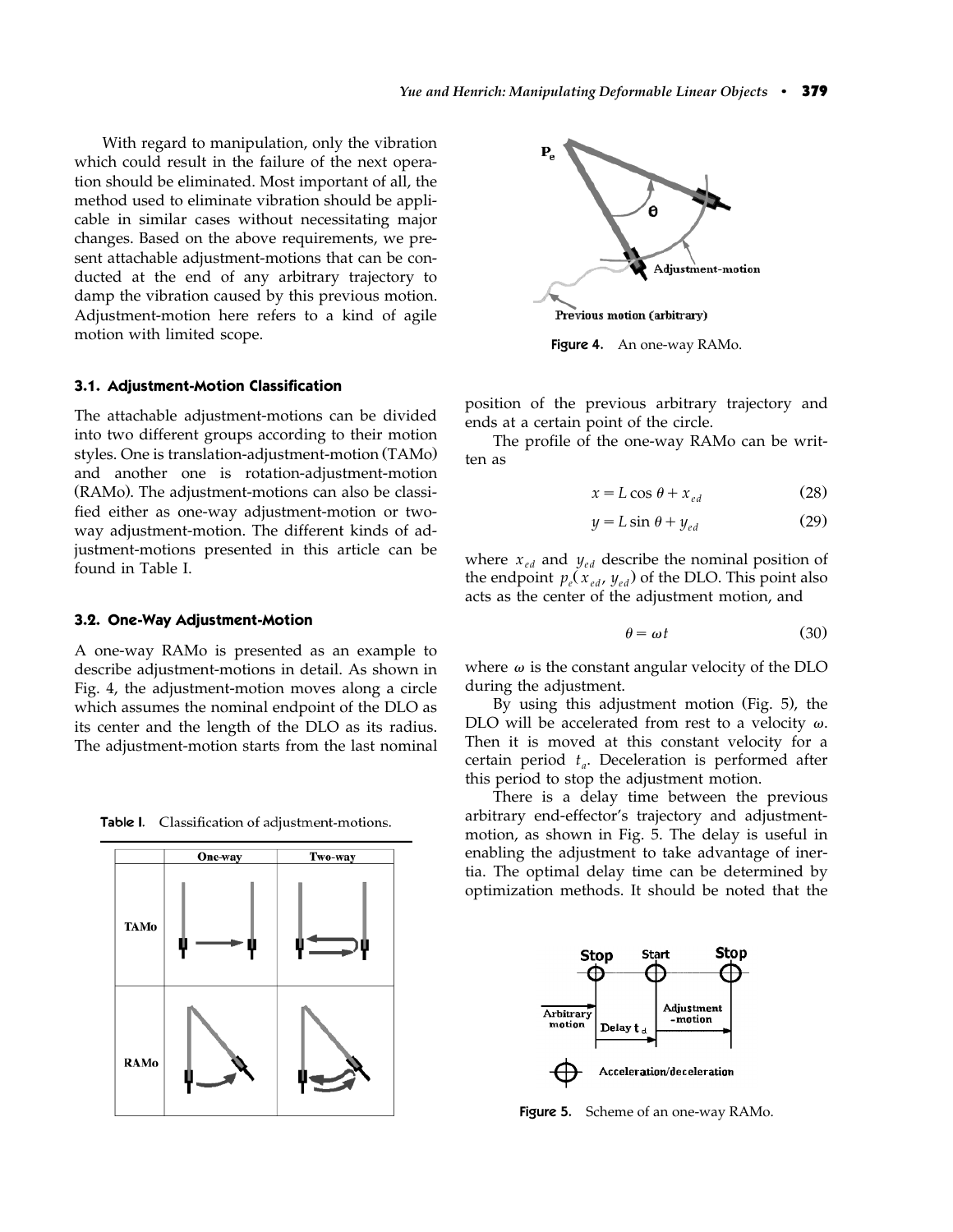constant velocity is the angular velocity for the DLO's circular motion.

For industrial robots, the time of acceleration and deceleration  $\Delta t$  is quite small. It is reasonable to assume that the movement of the DLOs involves a sharp increase of the acceleration and deceleration  $(Fig. 6)$ .

The relationships between acceleration (deceleration) and constant velocity are

$$
\omega = \varepsilon_{acc} \Delta t_1 \tag{31}
$$

and

$$
\omega = -\varepsilon_{dec}\Delta t_2 \tag{32}
$$

This implies that only two of the three parameters in Eqs.  $(31)$  or  $(32)$  must be determined. The parameters of adjustment-motion which should be determined by optimization are as follows: delay time  $t_d$ , value of acceleration (negative is also possible)  $\varepsilon_{acc}$ the constant angular velocity  $\omega$ , the running time of this velocity  $t_a$ , and the value of deceleration  $\varepsilon_{de}$ .

The one-way TAMo can be defined in a similar way.

#### **3.3. Two-Way Adjustment-Motion**

When a robot manipulates a DLO, perhaps it is expected to return the DLO to its previous position as the final task to start the next operation. Two-way adjustment-motion is presented to meet this demand.

If a two-way adjustment-motion (either RAMo or TAMo) is conducted, the DLO will be handled and finally returned to the original position with the same posture after adjustment. A two-way adjustment-motion can be defined as two connected symmetrical parts as shown in Fig. 7, and each part is a one-way adjustment-motion. One may realize that a two-way adjustment-motion and a one-way adjustment-motion have the same number of parameters



Figure 6. Acceleration profile of an one-way RAMo.



Figure 7. Acceleration profile of a two-way adjustment.

that should be determined by optimization methods. The details of a two-way adjustment-motion thus will not be described again.

## **4. ADJUSTMENT-MOTION GENERATION BY GENETIC ALGORITHMS**

As described in section 3, the adjustment-motion should be carefully selected to attain vibration reduction. Genetic algorithms (GAs) are evolutionary, stochastic and global search methods. Their performance is superior to those of classical techniques,  $24.25$ and they have been used successfully in robot path planning. 26,27 There has been little work reported involving application of this optimization method to trajectory generation for handling DLOs.

#### **4.1. Objective and Constraint Functions**

Since gravity is taken into account in this method, as stated above, the handling operation is not limited to the horizontal plane. The oscillation may not be symmetric with respect to its nominal position; therefore, the parameter which describes the amplitude of vibration is redefined here, as shown in Fig. 8.

The following objective function is minimized according to the defined parameter,

$$
f = d_a \tag{33}
$$



Figure 8. Vibrational amplitude of a DLO.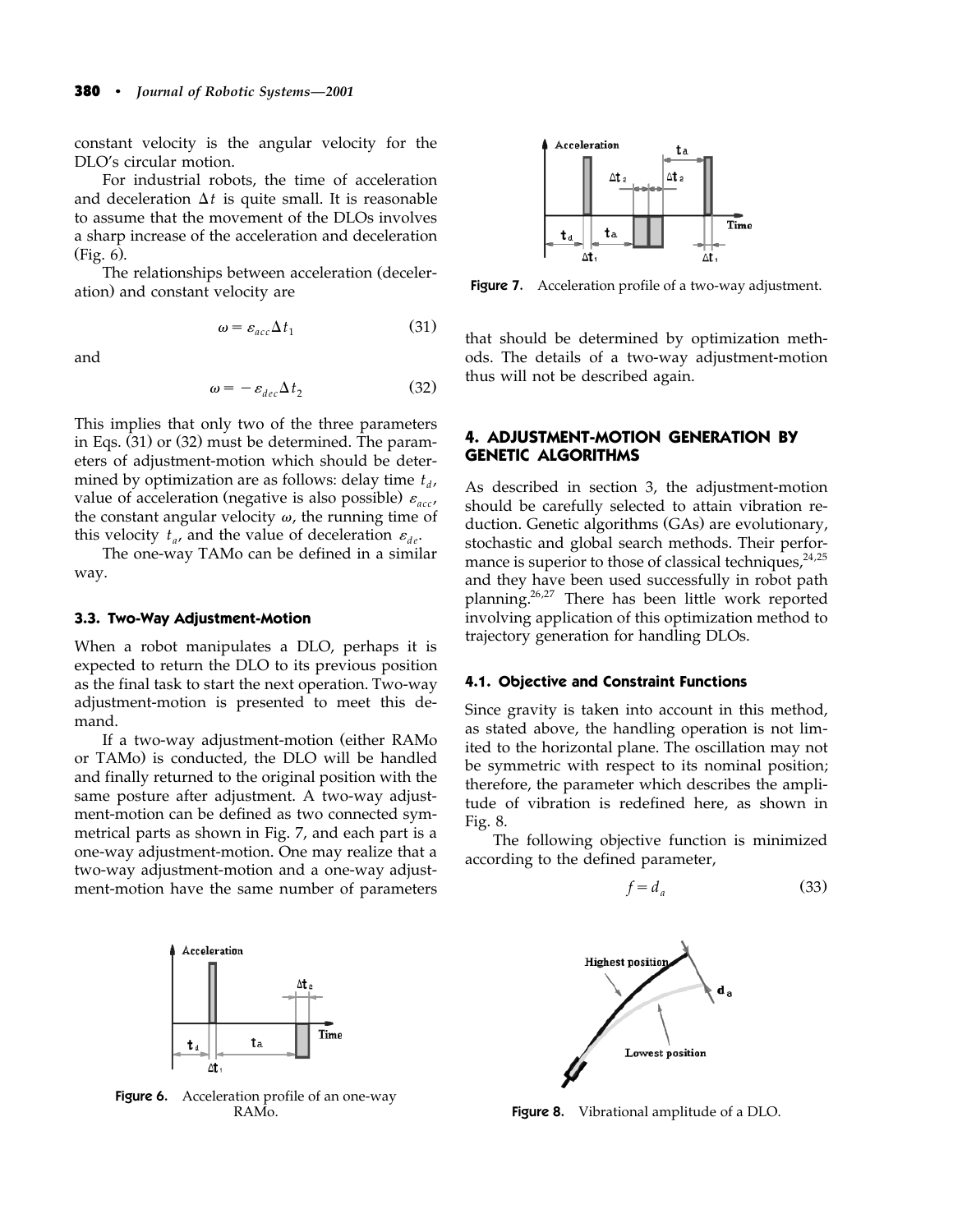where  $d_a$  is the maximum endpoint vibrational amplitude of a DLO as described in Fig. 8. Since the adjustment-motion cannot start before the delay time  $t_d$ , it is reasonable to account for the  $d_a$  immediately after the delay period.

The adjustment motion planning problem for the vibration-free handling of DLOs can now be expressed as the following optimization problem:

$$
\min: f = d_a \tag{34}
$$

$$
\text{s.t. } t_{d, \min} \le t_d \le t_{d, \max} \tag{35a}
$$

$$
\varepsilon_{ac,\min} \le \varepsilon_{ac} \le \varepsilon_{ac,\max} \tag{35b}
$$

$$
\omega_{\min} \le \omega \le \omega_{\max} \tag{35c}
$$

$$
t_{c,\min} \le t_c \le t_{c,\max} \tag{35d}
$$

 $\varepsilon_{de,\min} \leq \varepsilon_{de} \leq \varepsilon_{de,\max}$  (35e)

where  $t_{d,min}$  and  $t_{d,max}$  are the lower and upper permitted delay times,  $\varepsilon_{ac,min}$  and  $\varepsilon_{ac,max}$  are the lower and upper permitted DLO angular accelerations,  $\omega_{\min}$  and  $\omega_{\max}$  are the lower and upper permitted DLO constant angular velocities,  $t_{c,\text{min}}$  and  $t_{c, \text{max}}$  are the lower and upper permitted DLO constant angular velocities, and are the lower and upper permitted running times at the constant angular velocity along the adjustment circle, and  $\varepsilon_{de,min}$  and  $\varepsilon_{de, \text{max}}$  are the lower and upper DLO angular decelerations, respectively. The lower and upper limits of Eqs.  $(35b)$ ,  $(35c)$ , and  $(35e)$  are determined by the capabilities of the robot. The maximum possible scope of adjustment-motions is determined mainly by the upper limits of Eq.  $(35d)$ .

#### **4.2. Optimization Method**

As stated above, since the basic form of adjustment-motion is given, if the parameters of the adjustment-motion have been determined, then the attached adjustment can be easily determined. We use GAs to determine the adjustment-motion parameters. GA programs are described in detail in ref. 25. The GA procedure proposed to optimize adjustment-motion for handling of DLOs without serious residual vibration is shown in Fig. 9.

In the procedure, the coding method for the parameters is binary coding, which has been shown to be most effective for this type of parameter optimization. <sup>25</sup> The fitness function of the optimization is selected as being the maximum amplitude of deflection shortly after the delay period, which is the same as the objective function Eq.  $(34)$ .

**Procedure AMDLO BEGIN**   $N:=0$ : Initialize  $(P_{N})$ ; Evaluate  $(P_N)$ ; **REPEAT**  Selection 2 parents from  $P_N$ ; Crossover  $(P_N)$ ; Mutation  $(P_N)$ ; Form new generation  $P_N$ ; Evaluate  $(P<sub>N</sub>)$ ;  $N:=N+1$ : **UNTIL** Termination Condition = True; Select adjustment-motion for DLO; **END** 

Figure 9. Procedure to generate adjustment-motion for handling DLOs.

As shown in Fig. 9, initialization randomly generates an initial host population  $P_0$ . New generations are formed by survivors from the last generation and new individuals generated through mutation and crossover. Single-point crossover is used to form the new generation. The adjustment-motion is finally decided when the termination condition is satisfied. The termination condition of the procedure can be maximum generations or certain value according to next operation, such as the diameter of a hole through which the DLO is to be inserted.

#### **5. CASE STUDIES**

In these case studies, we use a long DLO described by two elements (Fig. 10). One of its ends, which is grasped by the end-effector, is treated as a cantilever without vibrational deflection to exclude curvature displacement. The other distal end is treated as a free end. Therefore, we use a total of eight general coordinates to describe the deformed shape of the DLO.

The cross section of the DLO is rectangular. All of the cases are situated in the vertical plane. The gravitational acceleration is 9.80 m/s<sup>2</sup>. The physical parameters of the DLO are given in Table II.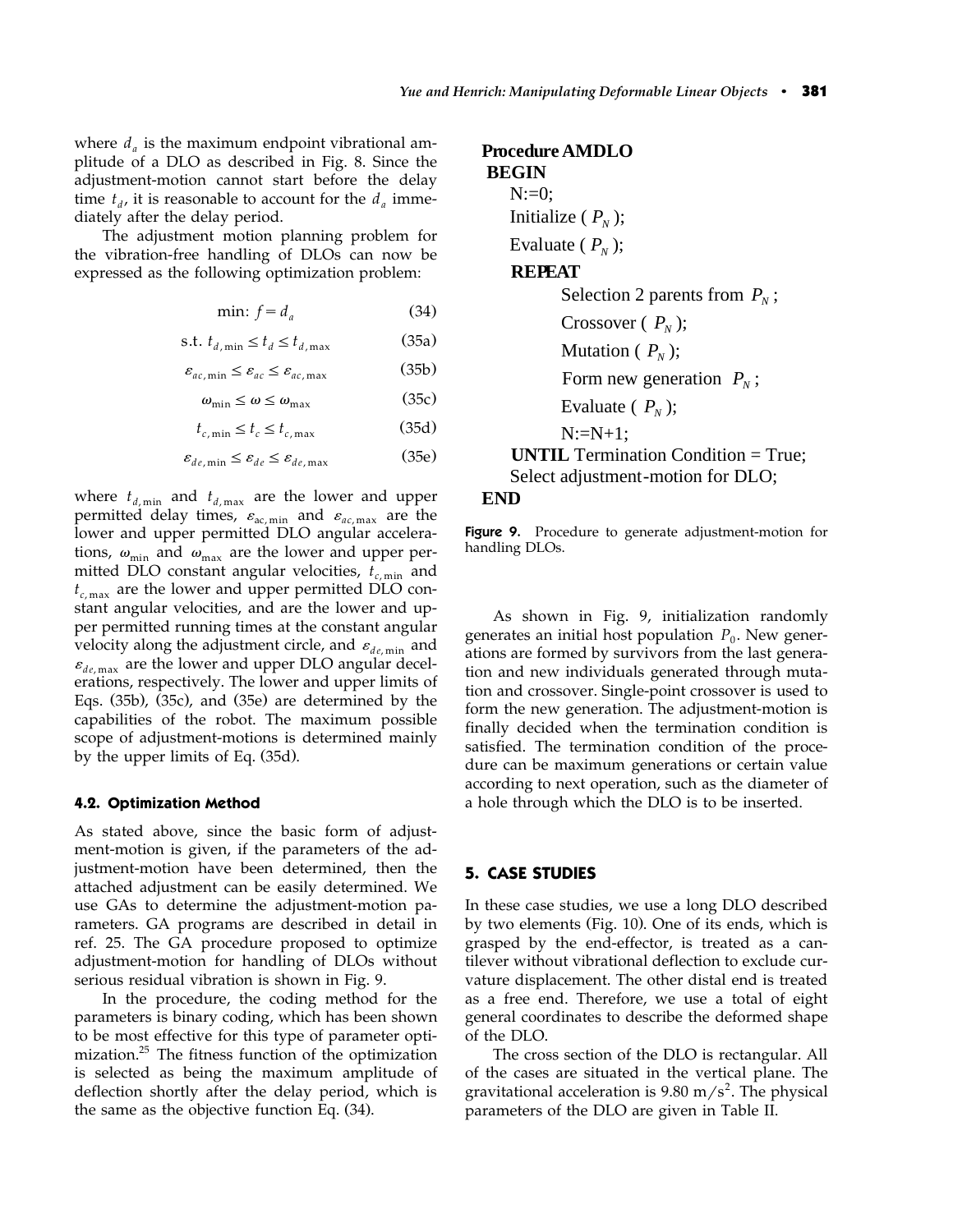

Figure 10. General coordinates of a DLO.

#### **5.1. Cases of One-Way RAMo**

The following three cases are simulated using a one-way RAMo as the adjustment type. The previous motions of the cases are rotation, translation, and combined rotation and translation, respectively.

#### 5.1.1. Case One

Suppose that the previous end-effector's motion is rotational. The adjustment-motion begins after the rotation and a certain delay. The process of generating the parameters takes about 30 minutes using a Pentium 500 MHz computer. In this case, the GAgenerated parameters are delay time 0.047 s, value of acceleration  $-59.530$  rad/s<sup>2</sup>, constant angular velocity  $-2.401$  rad/s, running time at this velocity 0.131 s, and value of deceleration 50.054  $\text{rad/s}^2$ . The results are given in the following figures.

Figure 11 shows the vibrational amplitude versus the number of completed GA generations. The shape, vibration, and motion of the DLO with and without adjustment-motion are shown and compared in Fig. 12. The vibrational and adjustmentmotion portions of the complete motion are both shown again separately in the lower portion of the figure. A detailed comparison of the vibrational amplitudes resulting from these two situations is

Table II. Parameters of the DLO.

| Length of DLO       | 1.0 <sub>m</sub>         |
|---------------------|--------------------------|
| Length of element   | 0.5 <sub>m</sub>         |
| Width of DLO        | $11 \text{ mm}$          |
| Height of DLO       | $0.5 \text{ mm}$         |
| Elastic modules     | $1.26 \times 10^{11}$ Pa |
| Shear modules       | $0.70 \times 10^{11}$ Pa |
| Density             | 8960 kg/m <sup>3</sup>   |
| Damping coefficient | 0.0005                   |
|                     |                          |



Figure 11. Amplitude of deflection of the DLO versus number of generations (previous motion: rotation).

shown in Fig. 13. It was found that the adjustmentmotion can effectively reduce the vibrational amplitude.

#### 5.1.2. Case Two

Suppose the previous end-effector's motion is translation. The adjustment-motion begins after the translation and a certain delay. In this case, the GA-generated parameters are delay time 0.068 s, value of acceleration  $-96.481$  rad/s<sup>2</sup>, constant angular velocity  $-3.001$  rad/s, running time at this velocity 0.117 s, and value of deceleration 56.798 rad/ $s^2$ . The results are found in the following figures.

Figure 14 shows the vibrational amplitude versus number of completed GA generations. The shapes and motions of the DLO with and without an adjustment-motion are shown and compared in Fig. 15. A detailed comparison of the vibrational amplitude resulting from these two situations is shown in Fig. 16. It was again found that the adjustment-motion can effectively reduce the vibrational amplitude.

## 5.1.3. Case Three

To verify the effectiveness of this method based on a more general previous motion, we present here another case study. In this example, the initial motion combines rotation and translation. In case three, the GA-generated parameters are delay time 0.200 s, value of acceleration  $-97.263$  rad/s<sup>2</sup>, constant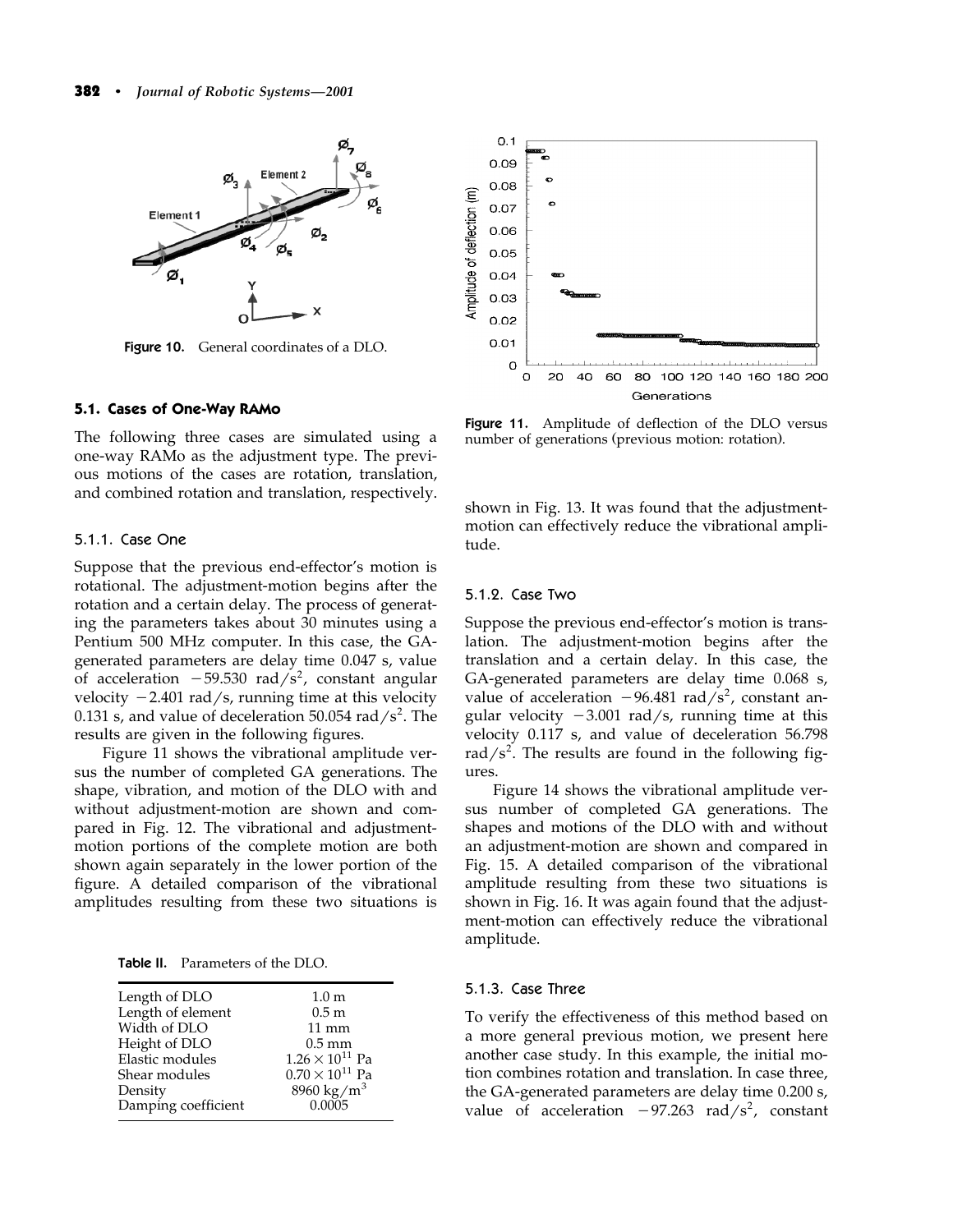

**Figure 12.** The previous motion, vibration, and one-way RAMo of the DLO. (a) End-effector stops after the rotation. (b) End-effector adjusts after the rotation.

angular velocity  $-4.000$  rad/s, running time at this velocity 0.164 s, and value of deceleration 57.971  $\text{rad/s}^2$ .

The results are shown in Figs.  $17-19$ . It was found once again that the attached adjustmentmotion is effective in reducing vibrations of the DLO. This implies that the adjustment-motion skill can be attached to any complex previous motions.

#### **5.2. Cases with Different Adjustment-Motion Styles**

The above cases show the effectiveness of one-way RAMos. How about the other adjustment-motion styles? In the following cases, different styles are used to reduce vibration caused by the same previ-



**Figure 13.** Deflection of the DLO with and without oneway RAMo. (previous motion: rotation).

ous motion. A combined rotation and translation is used as the previous motion.

#### 5.2.1. One-Way TAMo

In this case, TAMo is chosen as the adjustment style. The GA-generated parameters are delay time 0.125 s, value of acceleration  $-39.198 \text{ m/s}^2$ , constant velocity  $-2.023$  m/s, running time at this velocity 0.055 s, and value of deceleration 52.551 m/s<sup>2</sup>. The results are shown in Figs. 20–22. It was found that the method using a TAMo is quite effective.



Figure 14. Amplitude of deflection of the DLO versus number of generations (previous motion: translation).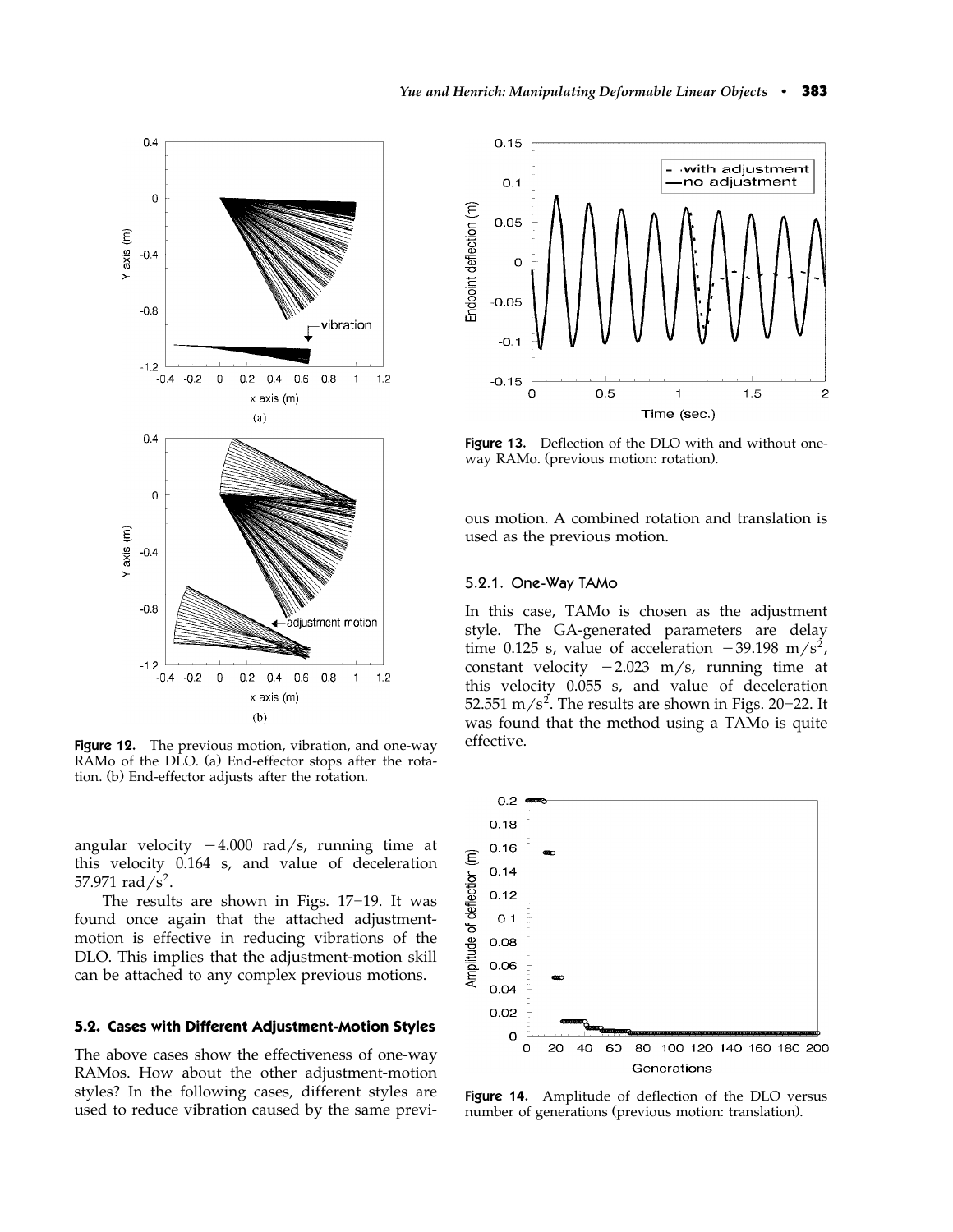

**Figure 15.** The previous motion, vibration, and one-way RAMo of the DLO. (a) End-effector stops after the translation. (b) End-effector adjusts after the translation.

### 5.2.2. Two-Way RAMo

In this two-way case study, RAMo is chosen as the adjustment style. The GA-generated parameters are delay time 0.342 s, value of acceleration 61.486 rad/s<sup>2</sup>, constant angular velocity 3.867 rad/s, running time at this velocity 0.012 s, and the value of deceleration  $-91.829$  rad/s<sup>2</sup>. The results are given in Figs. 23-25, respectively. It was found that the two-way RAMo is also effective.

### 5.2.3. Two-Way TAMo

In this two-way case study, TAMo is chosen as the adjustment style. The GA-generated parameters are delay time 0.248 s, value of acceleration 74.585 m/s<sup>2</sup>,



Figure 16. Deflections of the DLO with and without one-way RAMo. (previous motion: translation).

constant velocity 1.114 m/s, running time at this velocity 0.095 s, and the value of deceleration  $-41.409$  m/s<sup>2</sup>. The results are given in the Figs. 26-28. It was found that the two-way TAMo is quite effective in reducing vibration resulted from previous motion.

The above cases proved that for the same previous motion, each style can decrease vibration amplitude efficiently with slight differences in the results. Which one to use in practice is probably decided by the environment in which the method is to be applied.



Figure 17. Amplitude of deflection of the DLO versus number of generations (previous motion: combined rotation and translation).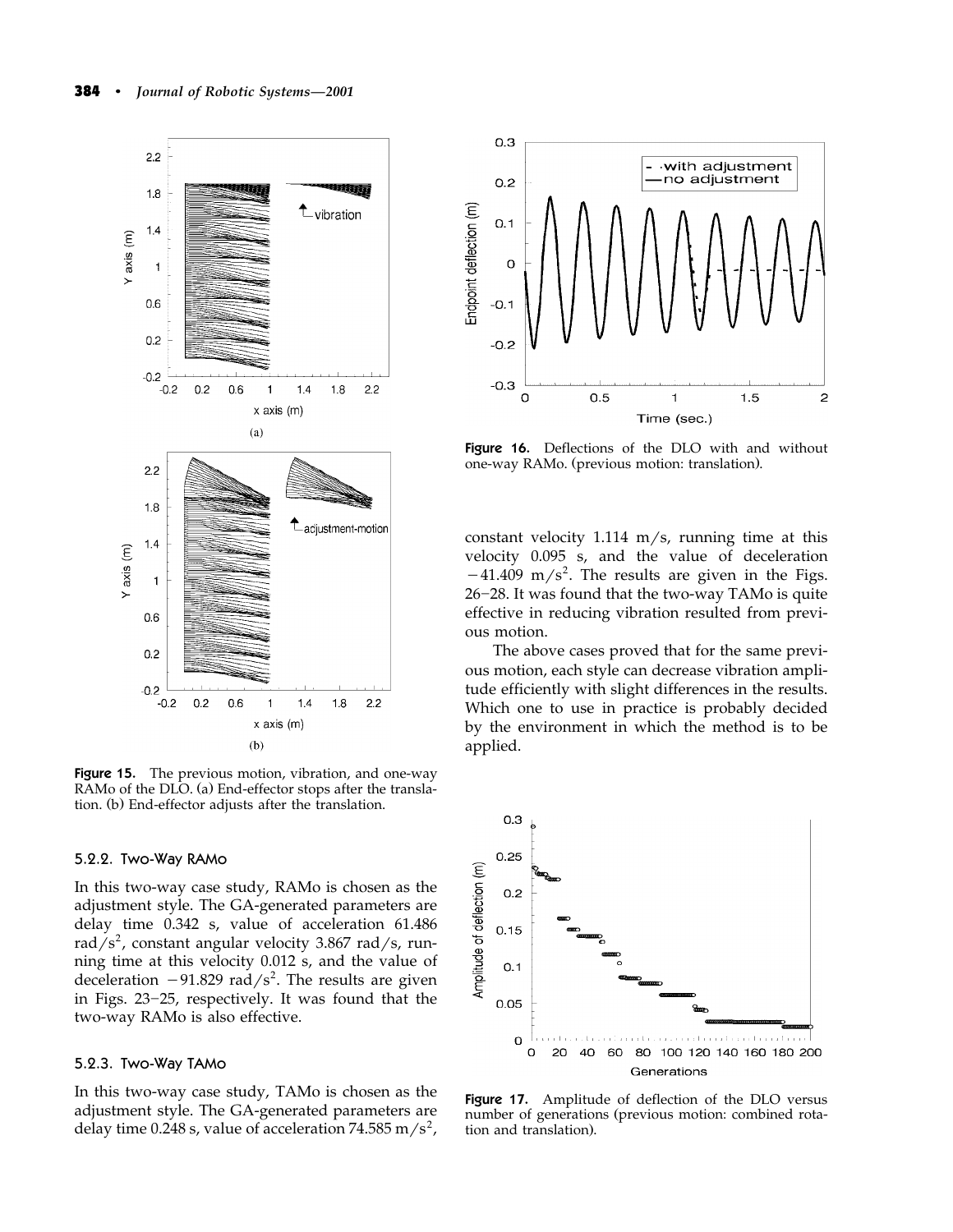

**Figure 18.** The previous motion, vibration, and one-way RAMo of the DLO. (a) End-effector stops after initial motion. (b) End-effector adjusts after initial motion.

## **6. EXPERIMENT**

To verify the method presented and simulated above, an experiment was conducted using a Stäubli RX130 industrial robot (Fig. 29). A standard 500-mm stainless ruler is used as the DLO in the experiment. Considering that one end of the ruler is grasped by the jaws, the actual length of the ruler is 490 mm. The cross section of the ruler is  $0.5 \times 18$  mm. A density of 7880 kg/m<sup>3</sup> and an elastic modulus of  $368 \times 10^6$  N/m<sup>2</sup> are used in the simulation. The previous motion is assumed to be a translation of 600 mm within 1 s and the adjustment-motion style is one-way TAMo. The experiment is conducted in the horizontal plane.



Figure 19. Deflections of the DLO with and without adjustment-motion (previous motion: combined rotation and translation).



Figure 20. Amplitude of deflection of the DLO versus number of generations by using one-way TAMo.



Figure 21. The previous motion and one-way TAMo of the DLO.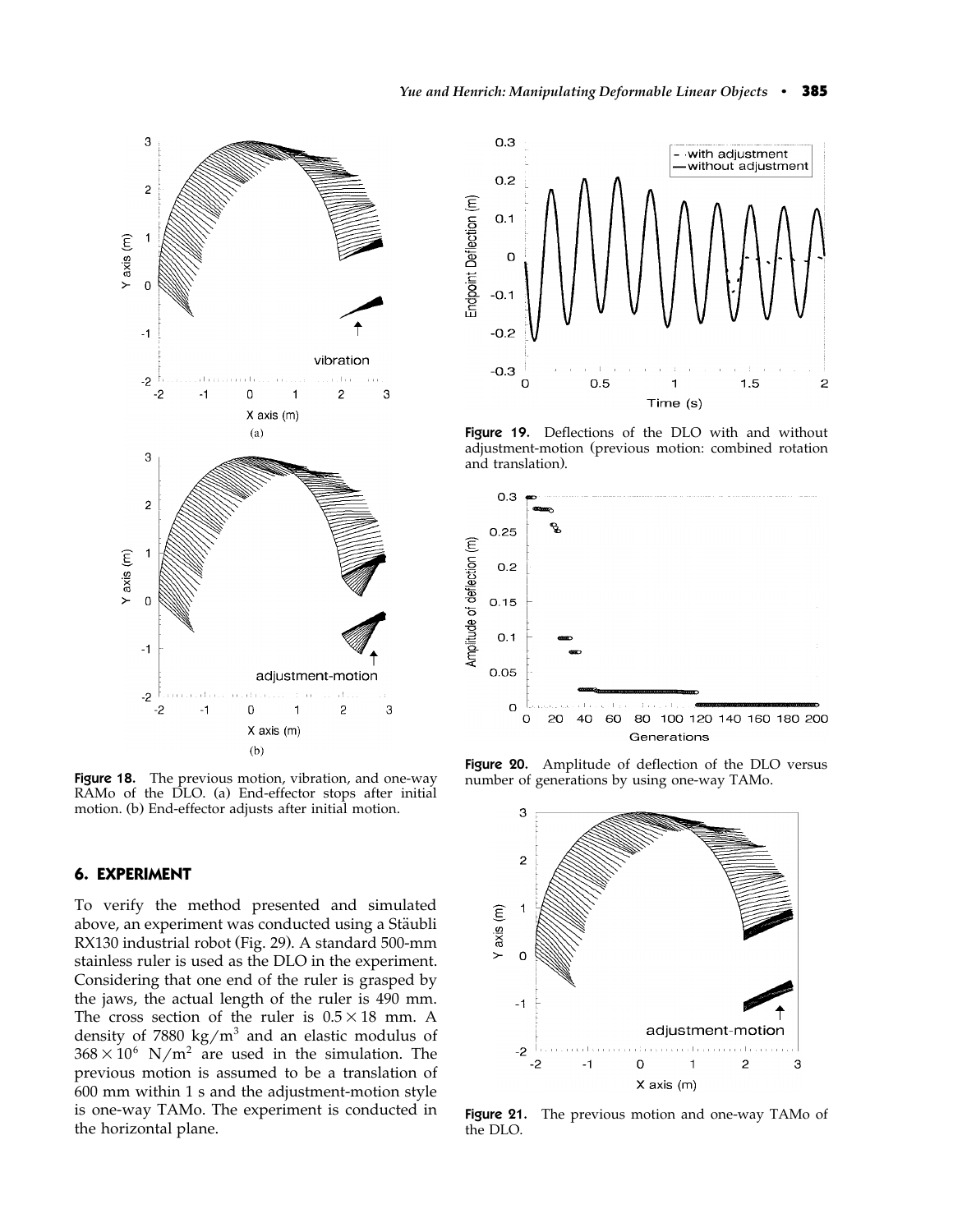

**Figure 22.** Deflection of the DLO with and without oneway TAMo.

First, the adjustment-motion is generated by simulation. After 60 generations, the simulation results are obtained. The GA-generated parameters are: 0.357 s delay time, 8.867 m/s<sup>2</sup> acceleration,  $0.724 \,$  m/s velocity,  $0.046 \,$  s running time at this velocity, and  $-8.517$  m/s<sup>2</sup> deceleration. Then, these parameters are downloaded to the RX130 control unit with real-time  $V +$  language. The maximum vibrational amplitude obtained by simulation, experiment, and hand improvement are compared in Fig. 30.

All of the vibrational amplitudes are decreased sharply by the adjustment-motions. However, with the same adjustment, the amplitude of the experimental results is almost two times larger than that



Figure 23. Amplitude of deflection of the DLO versus number of generations by using two-way RAMo.



Figure 24. The previous motion and two-way RAMo of the DLO.

of the simulation results. This probably happens for two reasons: model errors and robot-limited resolution. Model errors include the error resulting from the method and the error caused by parameter measuring of the DLO. Figure 30 also indicates this aspect, showing a comparison of vibrational amplitudes without adjustment. As to the second source of error, every robot has its limited capabilities when operating under definite demands. Therefore, hand-improved results are also shown in Fig. 30. The hand-improved results are obtained by extending the delay time to 0.4 s, the constant velocity to  $0.750$  m/s, and both acceleration and deceleration to  $9.000 \text{ m/s}^2$ .



Figure 25. Deflection of the DLO with and without twoway RAMo.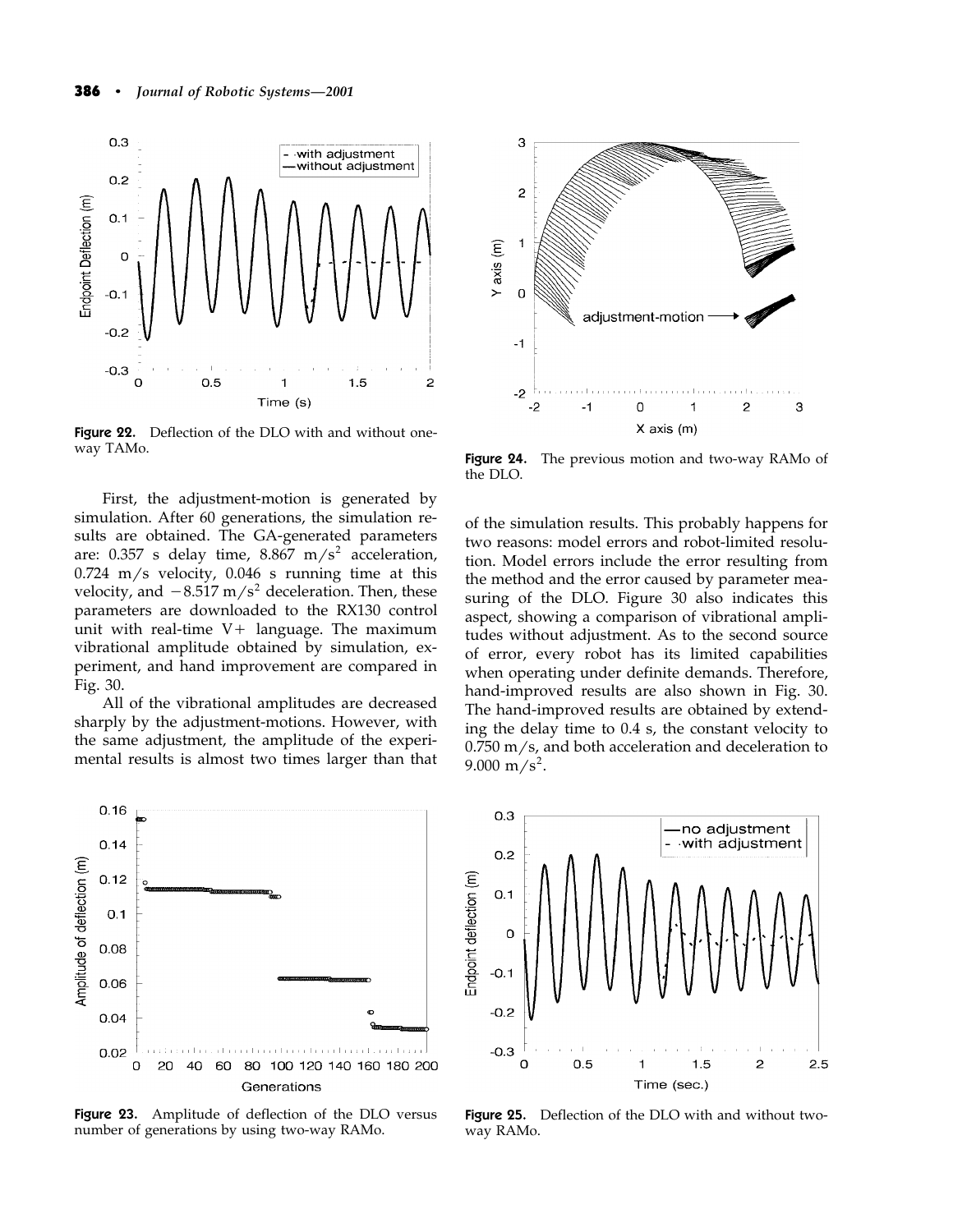

Figure 26. Amplitude of deflection of the DLO versus number of generations by using two-way TAMo.

Since the slight changes around the GA-generated parameters did not result in sharp changes of the vibrational amplitude of the DLO, the hand-improved results also show the robustness of the attachable adjustment-motion.

Based on the results and discussion of the experiment, the presented method has been proved to be applicable in practice.

## **7. CONCLUSION**

In this article, we have addressed the problem of manipulating deformable linear objects in a way suitable to avoid acute vibration. Different kinds of



Figure 27. The previous motion and two-way TAMo of the DLO.



Figure 28. Deflection of the DLO with and without twoway TAMo.



Figure 29. One-way TAMo of the DLO by the end-effector of a RX130 robot.



Figure 30. Comparison of results from simulation and experiment.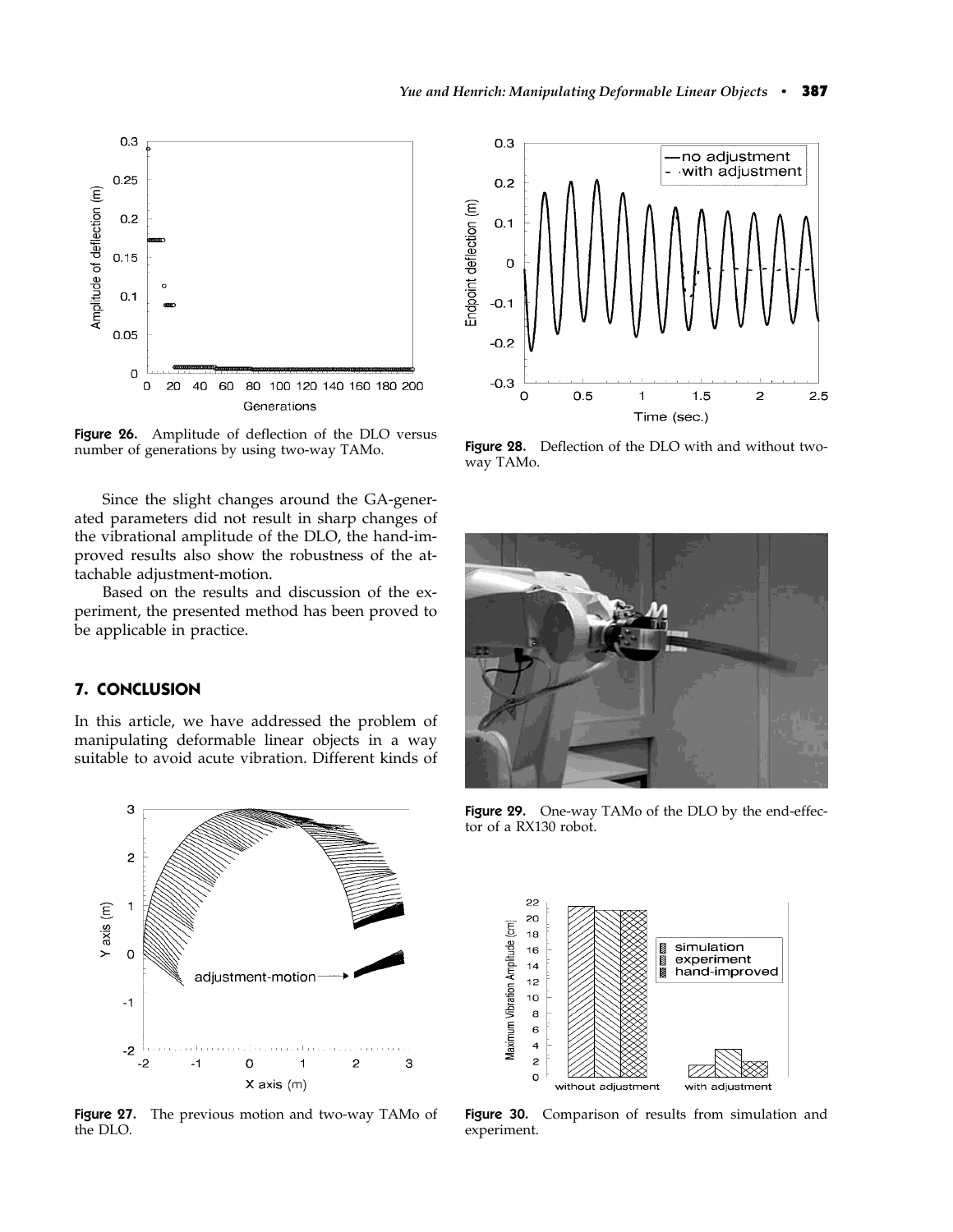adjustment-motions have been presented, which can be attached to the end of any arbitrary end-effector's trajectory to eliminate unwanted vibration of the object. For describing the dynamics of deformable linear objects, a finite element method was used to derive the dynamic differential equations. A genetic algorithm was applied to find the optimal adjustment-motion for each simulation example. The case studies showed that adjustment-motion is suitable for eliminating vibration arising during handling of deformable linear objects. An experiment was also conducted and verified the presented method.

Detailed information about previous motions is necessary since sensors are not used in the open-loop method presented. In the future, a new sensor-based method which can use sensors to determine the adjustment-motion will be presented. The sensorbased method can be attached and computed on-line instead of off-line. The information about the previous motion will not be necessary if the sensor-based method is used.

## **APPENDIX**

$$
\vec{D}_x = \begin{bmatrix}\n1 - \frac{1}{L}x \\
0 \\
0 \\
0 \\
1 \\
\frac{1}{L}x \\
0 \\
0 \\
0\n\end{bmatrix}
$$
\n
$$
\vec{D}_x = \begin{bmatrix}\n1 - \frac{1}{L}x \\
0 \\
0 \\
0 \\
0 \\
0\n\end{bmatrix}
$$
\n
$$
1 - \frac{10}{L^3}x^3 + \frac{15}{L^4}x^4 - \frac{6}{L^5}x^5 \\
x - \frac{6}{L^2}x^3 + \frac{8}{L^3}x^4 - \frac{3}{L^4}x^5 \\
\frac{1}{2}x^2 - \frac{3}{2L}x^3 + \frac{3}{2L^2}x^4 - \frac{1}{2L^3}x^5 \\
0 \\
\frac{10}{L^3}x^3 - \frac{15}{L^4}x^4 + \frac{6}{L^5}x^5 \\
-\frac{4}{L^3}x^3 + \frac{7}{L^4}x^4 - \frac{3}{L^5}x^5 \\
\frac{1}{2L}x^3 - \frac{1}{L^2}x^4 + \frac{1}{2L^3}x^5\n\end{bmatrix}
$$
\n
$$
8 \times 1
$$

The support of the Alexander von Humboldt Foundation is greatly appreciated by the first author. We thank Mr. Dirk Ebert and Mr. Thorsten Schmidt for their kind help in preparing pictures.

## **REFERENCES**

- 1. A. Villarreal and H. Asada, A geometric representation of distributed compliance for the assembly of flexible parts, Proc IEEE Int Conf Robotics Automat, 1991, pp. 2708-2715.
- 2. H. Nakagaki, K. Kitagaki, T. Ogasawara, and H. Tsukune, Study of insertion task of a flexible beam into a hole by using visual tracking observed by stereo vision, Proc IEEE Int Conf Robotics Automat, Minneapolis, 1996, vol. 4, pp. 3209–3214.
- 3. H. Nakagaki, K. Kitagaki, T. Ogasawara, and H. Tsukune, Study of deformation and insertion task of a flexible wire, Proc IEEE Int Conf Robotics Automat (ICRA'97), Albuquerque, 1997, vol. 3, pp. 2397-2402.
- 4. H. Wakamatsu, T. Matsumura, E. Arai, and S. Hirai, Dynamic analysis of rod like object deformation towards their dynamic manipulation, Proc IEEE/IROS Int Conf Intell Robots Syst, 1997, pp. 196-201.
- 5. H. Wakamatsu, S. Hirai, and K. Iwata, Static analysis of deformable object grasping based on bounded force closure, Proc IEEE Int Conf Robotics Automat, Minneapolis, 1996, vol. 4, pp. 3324-3329.
- 6. K. Higashijima, H. Onda, and T. Ogasawara, Planning for wire obstacles avoidance using ultrasonic sensors, 8th Int Conf Advance Robotics (ICRA'97), California, 1997, pp. 577-582.
- 7. P.W. Smith, N. Nandhakumar, and A.K. Tamadorai, Vision based manipulation of non rigid objects, Proc IEEE Int Conf Robotics Automat, Minneapolis, 1996, vol. 4, pp. 3191-3196.
- 8. S. Hirai, H. Wakamatsu, and K. Iwata, Modeling of deformable thin parts for their manipulation, Proc IEEE Int Conf Robotics Automat, San Diego, 1994, vol. 4, pp. 2955-2960.
- 9. S. Hirai, H. Noguchi, and K. Iwata, Transplantation of human skillful motion to manipulators in insertion of deformable tubes, Proc IEEE Int Conf Robotics Automat, Nagoya, 1995, vol. 2, pp. 1900-1905.
- 10. S. Hirai and H. Wakamatsu, Modeling of deformable strings with bend, twist, and extension in 3D space, Proc 2nd ECPD Int Conf Advanced Robotics, Intell Automat Active Syst, Vienna, 1996, pp. 529-534.
- 11. S. Hirai, H. Noguchi, and K. Iwata, Human-demonstration based approach to the recognition of process state transitions in insertion of deformable tubes, Proc IEEE Int Conf Robotics Automat, Minneapolis, 1996, vol. 3, pp. 2006–2011.
- 12. T. Yukawa, M. Uchiyama, D.N. Nenchev, and H. Inooka, Stability of control system in handling of a flexible object by rigid arm robots, Proc IEEE Int Conf Robotics Automat, Minneapolis, 1996, pp. 2332-2338.
- 13. Y.F. Zheng, R. Pei, and C. Chen, Strategies for automatic assembly of deformable objects, Proc IEEE Int Conf Robotics Automat, 1991, pp. 2598-2603.
- 14. T. Hasegawa, T. Suehiro, and T. Takase, A modelbased manipulation system with skill-based execution, IEEE Trans Robotics Automat, 8 (1992), 535-544.